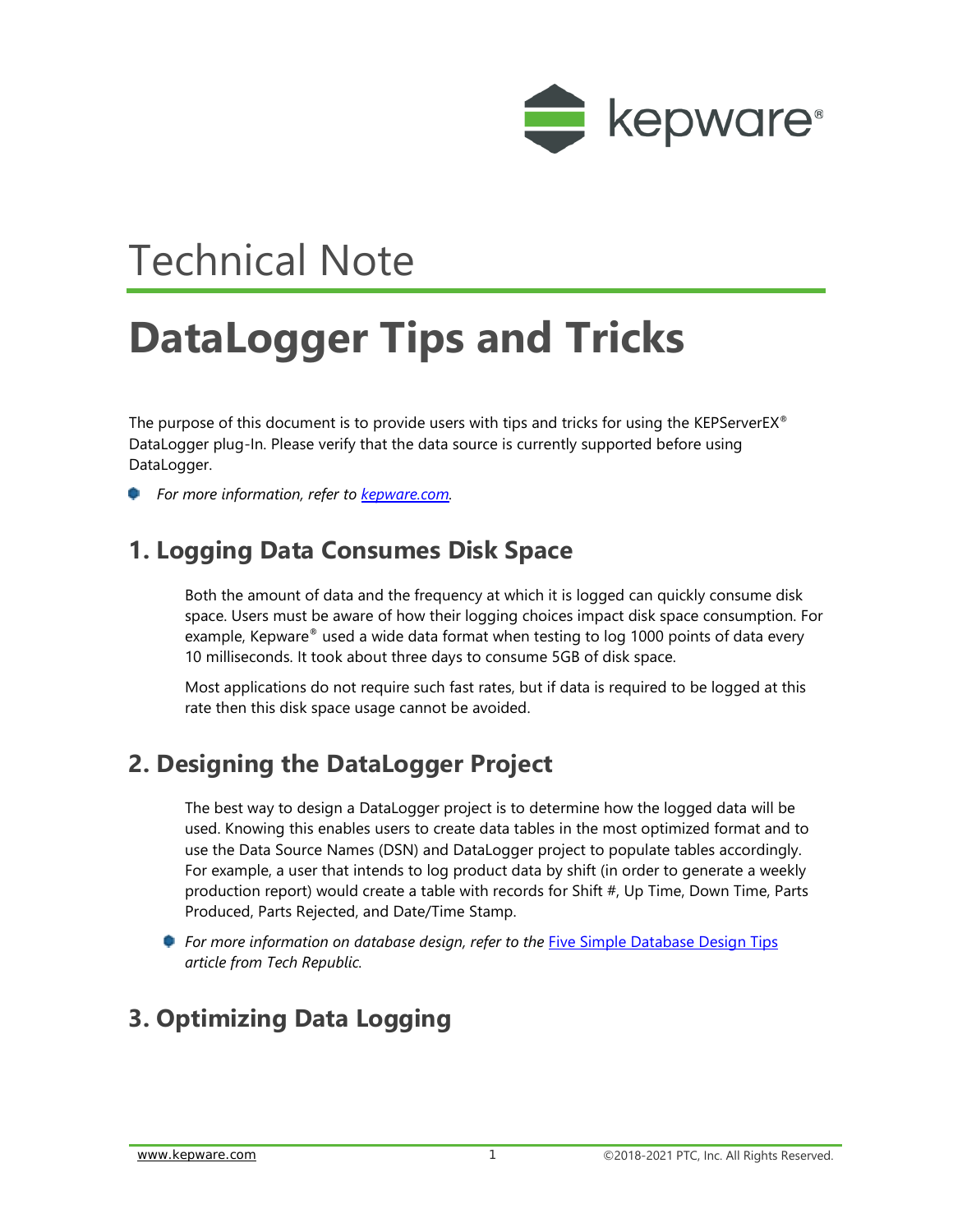#### **3.1 DSNs and Log Groups**

The DataLogger threading model can be tailored to suit users' specific needs. DataLogger interprets each DSN as a queue to create a new logging thread. For example, if "LogGroup01" uses a DSN named "MySQL\_ONE" and "LogGroup02" uses a DSN named "MySQL\_TWO," then DataLogger will generate two distinct logging threads even though both "MySQL\_ONE" and "MySQL\_TWO" may point to the same database. If "LogGroup01" and "LogGroup02" both use "MySQL\_ONE," they will take isochronous (or equal opportunity) turns processing data.

**Important:** Having more than one DSN connection to the same data table increases the chance of one connection locking the data table in order to insert a record while another connection also attempts to insert a record. This will result in both an error and a loss of data.

#### **3.2 Items per Log Group**

The scalability of DataLogger allows users to log tens of thousands of points simultaneously. In the above example, two Log Groups were created that both logged to distinct DSNs pointing to the same MySQL database.

However, this is not a guarantee of logging performance, especially when DataLogger is targeting heavily utilized, network-connected databases. It is important to keep the following factors in mind:

- When triggered, each Log Group will insert a maximum of one row (or record) at a time to the target database. This behavior allows DataLogger to easily integrate with a wide variety of ODBC implementations that may individually differ in row insert batch processing. For column mapping in DataLogger:
	- o A row in narrow format means one tag.
	- o A row in wide format means multiple tags.
- When the Store and Forward feature is employed, the buffered rows are still only inserted into the database one record at a time. If the Store and Forward buffer fills faster than the buffer can be purged, it can yield the following results:
	- o The records in the database will be seconds, minutes, hours, or days older than the newer records stored in the Store and Forward buffer because the buffer uses a FIFO approach (first in first out).
	- o The buffer can fill to the maximum storage capacity configured, after which point no additional data can be stored by the Store and Forward buffer.
- To handle such results:
	- o Create more Log Groups and a smaller number of tags per Log Group. With a small number of tags (400 or less) per Log Group, the odds of creating large Store and Forward buffers is decreased. Testing is recommended to determine the appropriate number of tags and Log Groups for specific use-cases.
	- o If using a Static Interval logging trigger, consider changing the Update Rate defined in the Log Group properties to be equal to the Static Interval trigger rate.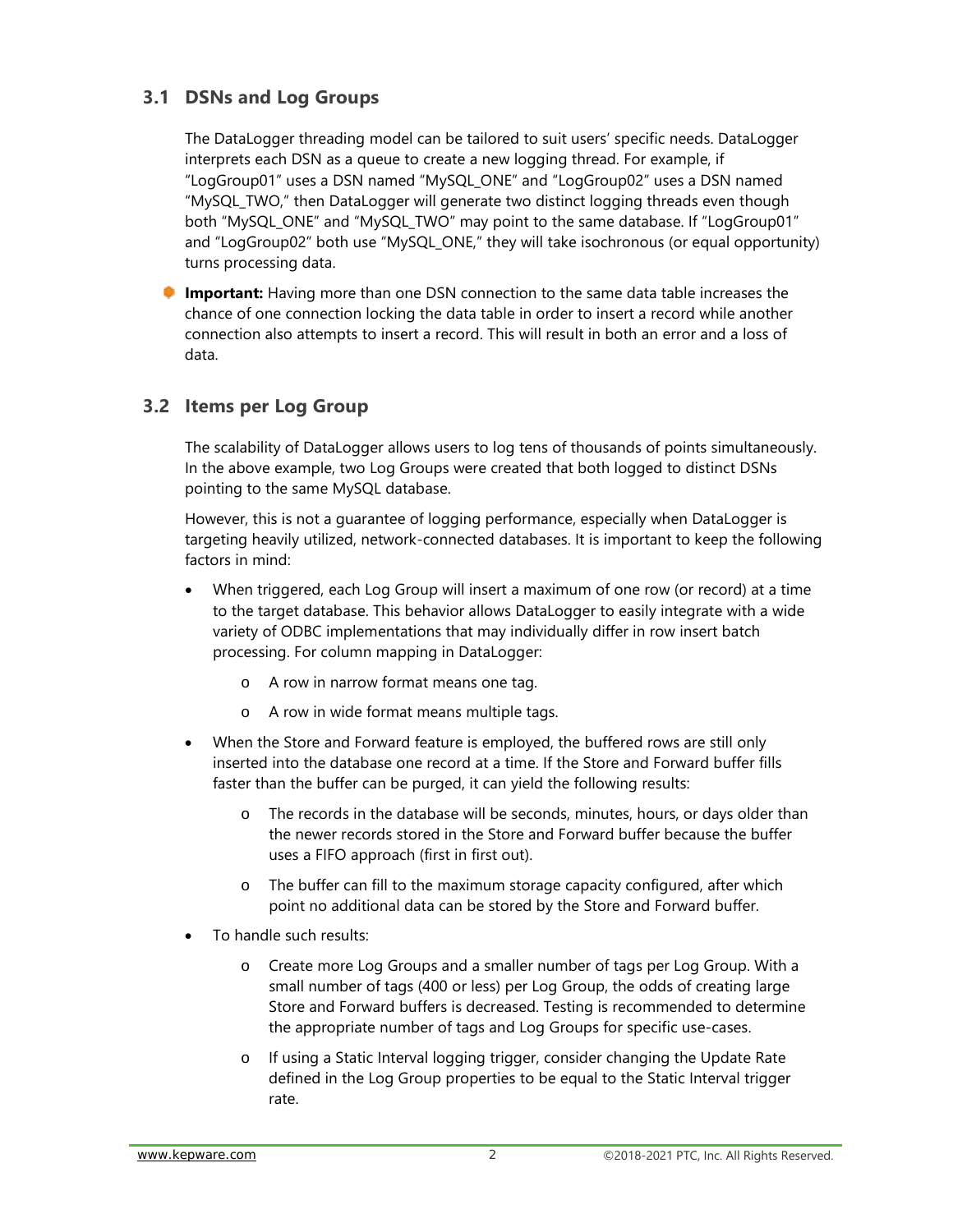**Note**: This avoids over-sampling an unchanging value, filling the Store and Forward buffer with unnecessary data.

#### **3.3 Table Size Considerations**

With current versions of Kepware and its DataLogger plug-in, target tables with DataLogger should be considered temporary storage areas and care should be taken to archive or remove records that are no longer of use.

## **4. Logging to Microsoft Excel**

DataLogger supports logging to existing tables in Excel files via the Microsoft Access Link Tables feature and the ODBC Driver. For information on logging to an existing table in an Excel file, refer to the instructions below.

- **Note:** DataLogger cannot be used to create new tables in Excel.
	- 1. To start, create a new Access DSN that points to the Access database where the Link Tables process will be performed for the specific Excel spreadsheet.
	- **Note:** It is recommended that users do not utilize a pre-existing Access DSN for the same database. In one test case, doing so yielded poor results.
	- 2. Next, open the associated Access database and then click **File | Get External Data**. Then, select **Link Tables**.
	- 3. Browse to and select the Excel file.
	- **Tip:** When designing a project, choose descriptive names for the table headers in Excel. This will make it easier to map the OPC server items to the table headers through the Map Item Fields dialog.

## **5. Data Source Handling of Timestamp and Date/Time**

DataLogger maintains two timestamp values for each OPC server item in a log group. One timestamp is updated each time the OPC server polls the data source. This timestamp is used when Log on Static Interval is selected as the logging condition. The other timestamp is updated when DataLogger detects a change of value. This timestamp is used when Log on Data Change is selected.

Each database handles the date and time a little differently; however, in some cases, the formatting is very different:

- **Microsoft Access Timestamp:** Access stores date/time internally as a double precision floating point number. Its syntax is xxxx.yyyy. Because the time value is "00:00" at midnight, the yyyy part will not be displayed in the Access user interface.
- **Microsoft SQL Timestamp and Date/Time Differences:** "TIMESTAMP" is interpreted by MS-SQL internally as a binary blob used to process image information. It has nothing to do with OPC timestamps, dates, or time information. Users should always utilize "SQL\_DATE" or "SQL\_DATETIME" to log OPC timestamp information.